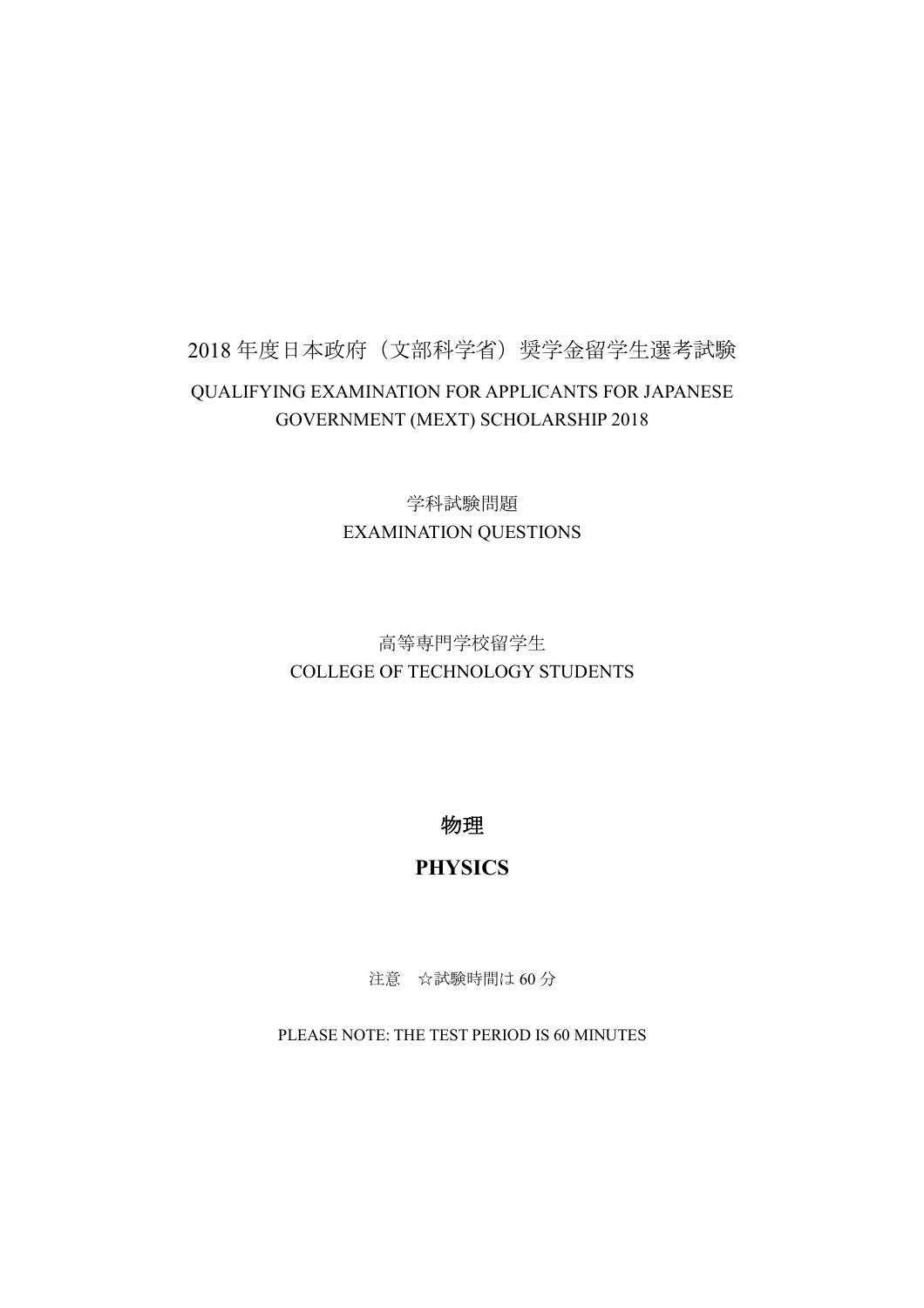| Nationality |                                                       | No. |       |  |  |
|-------------|-------------------------------------------------------|-----|-------|--|--|
| Name        | (Please print full name, underlining<br>family name.) |     | Marks |  |  |

PHYSICS

(2018)

**1.** An object with a mass of 4.0 kg being suspended by a massless string is at rest on a rough plane inclined at an angle of  $30^\circ$ , as shown in the figure below. The string is kept to be parallel to the inclined plane. Answer the following three questions, using the coefficient of static friction 0.20, the gravitational acceleration 9.8 m/s<sup>2</sup> and  $\sqrt{3}$  = 1.73. Give your answers under two significant figures, after calculating under three significant figures.



(1) Find the maximal friction force between the object and the inclined plane.

| $\Big $ (1) | N |
|-------------|---|
|-------------|---|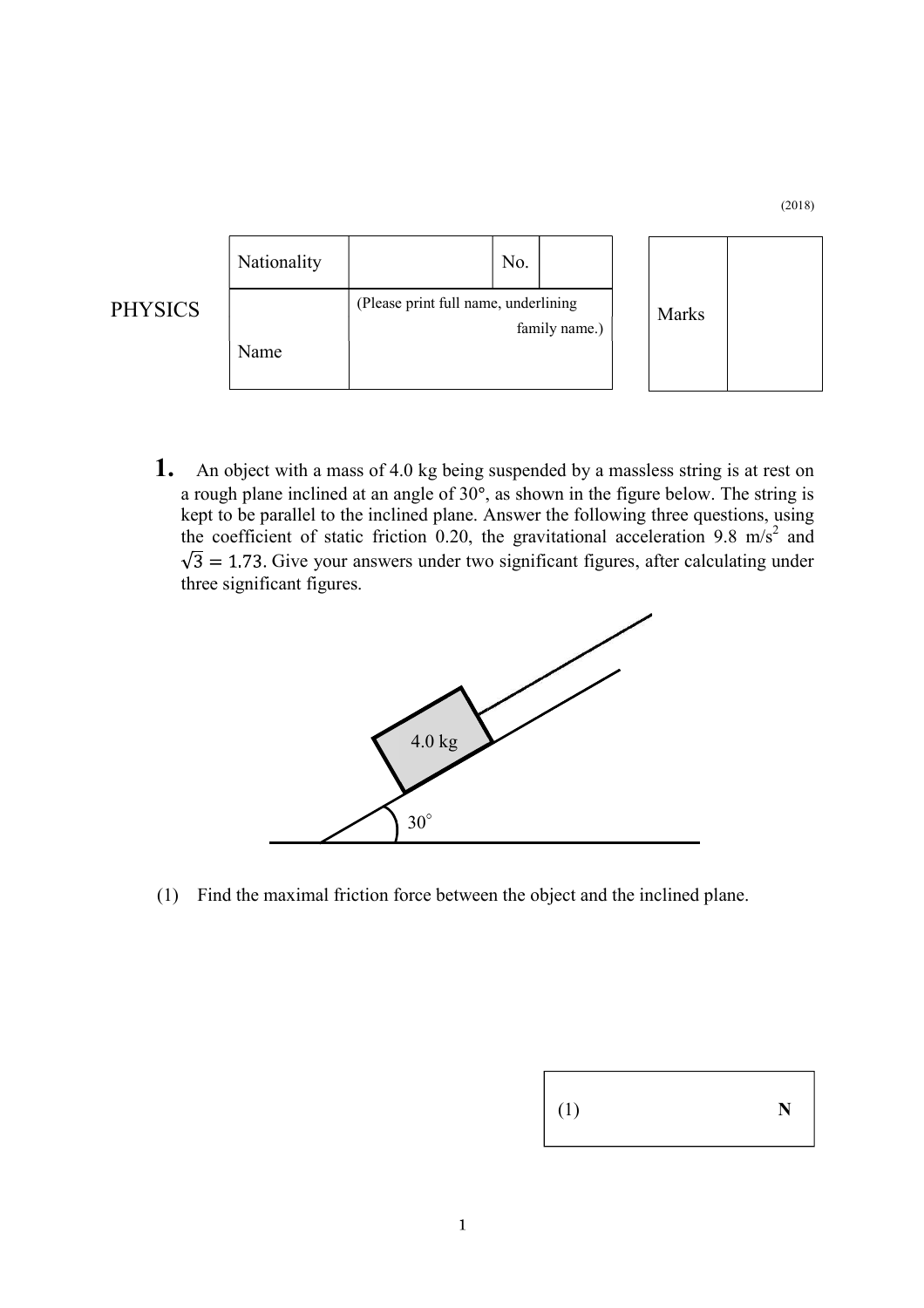(2) Find the minimal force to pull up the object along the inclined plane.

(2) **N**

(3) Let the object be at rest again. Then, after cutting the string, the object starts to slide down the slope due to gravity. Find the acceleration of the object during its subsequent motion. Use the coefficient of kinetic friction 0.050.

| $\mid$ (3) | $m/s^2$ |
|------------|---------|
|------------|---------|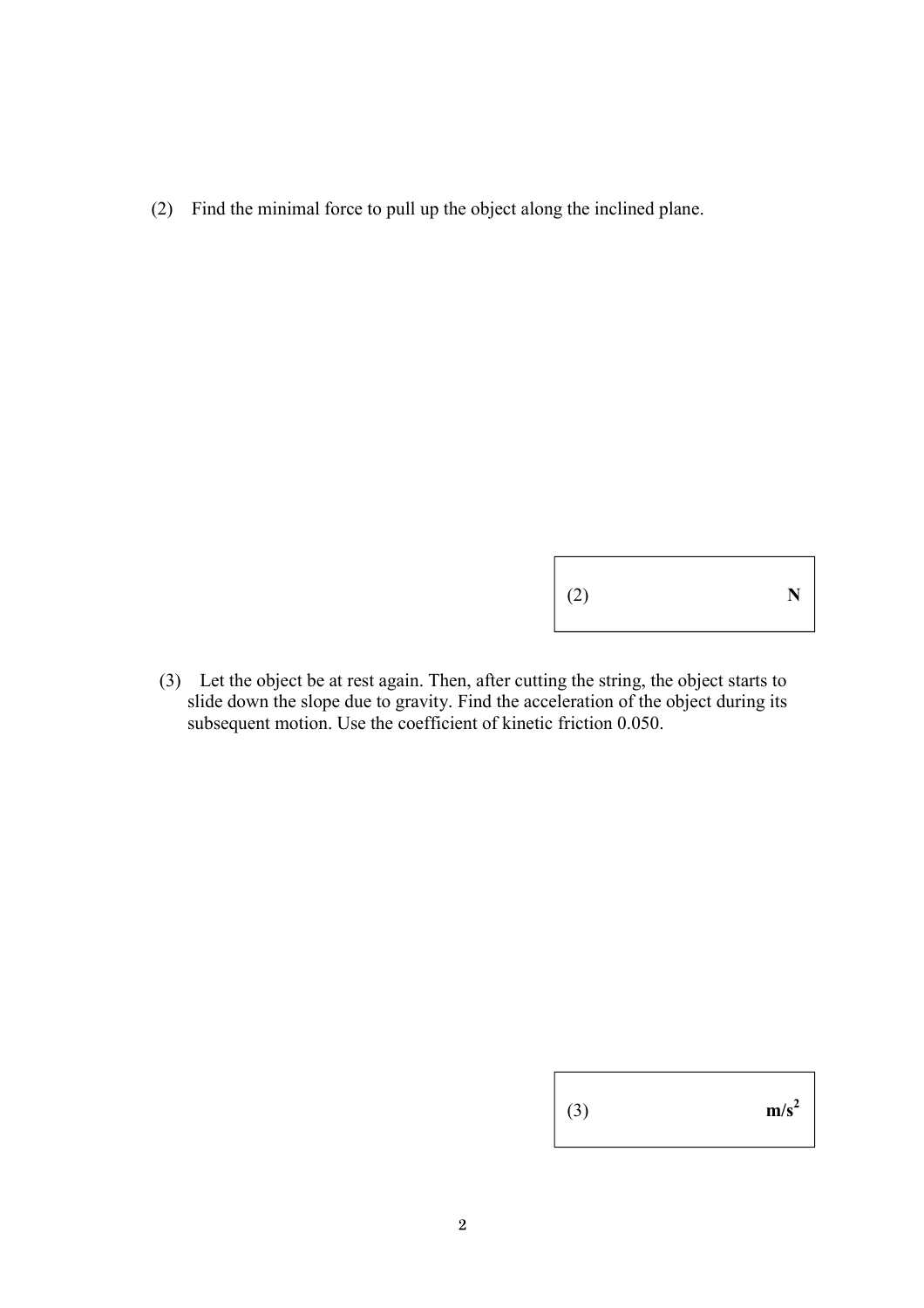**2.** Object B is moving at a speed of 6.0 m/s on a smooth horizontal plane towards object A at rest, as shown in the left figure below. After the collision, as shown in the right figure, objects A and B are scattered in directions at an angle of  $60^\circ$  and 30 $^{\circ}$ , respectively. Find the speeds  $v_A$  and  $v_B$  of objects A and B, respectively, where each object has an identical mass and never rotates. Use  $\sqrt{3} = 1.73$ . Give your answers under two significant figures, after calculating under three significant figures.



| $v_{\rm A}$ | m/s |
|-------------|-----|
| $v_{\rm B}$ | m/s |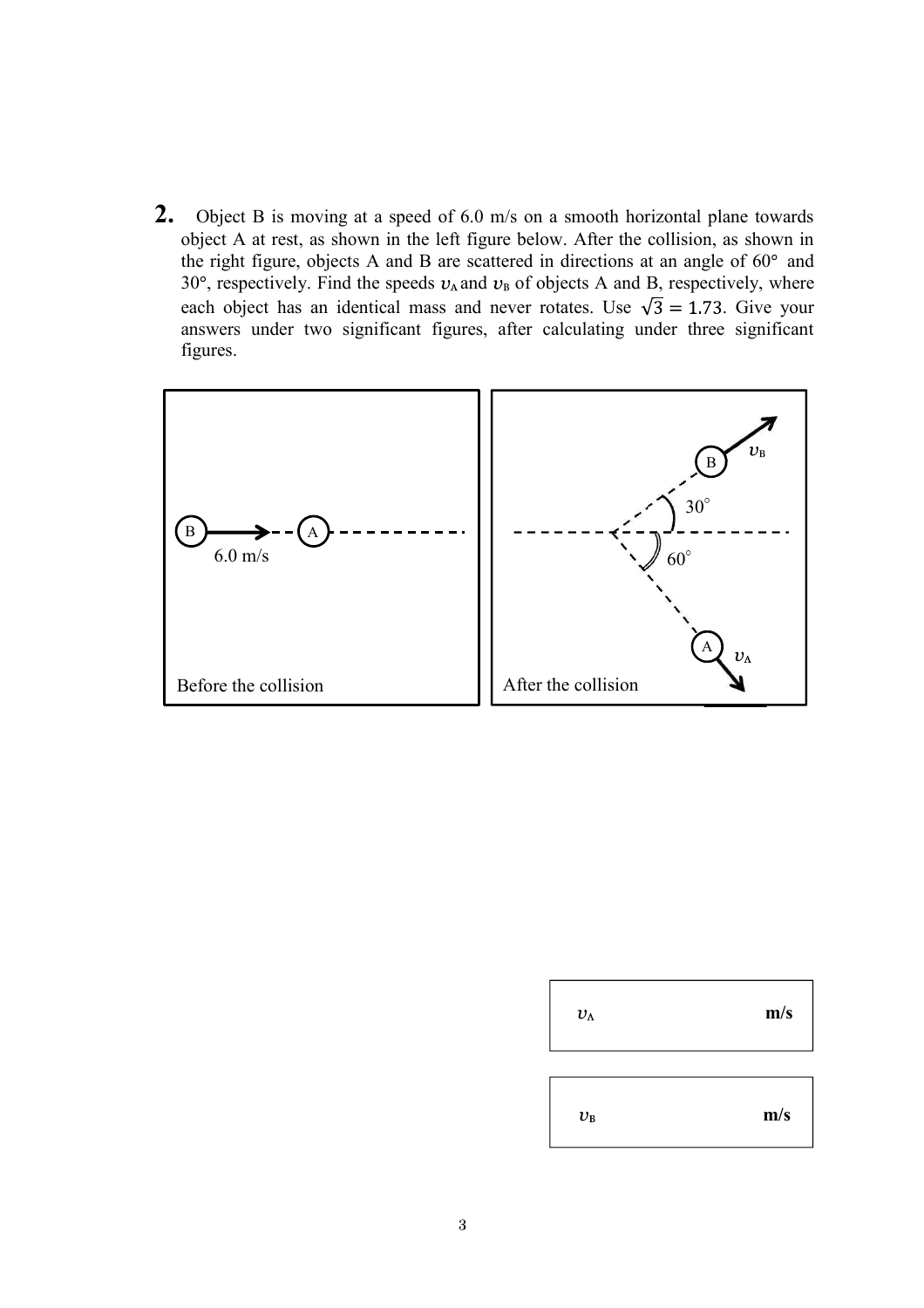**3.** Consider a system with two boxes A and B connected by a sufficiently small tube with a stopcock. Initially the stopcock is closed. As shown in the figure below, in the initial state, a volume, an absolute temperature, and a pressure of an ideal gas in box A are 0.020 m<sup>3</sup>, 285 K, and  $1.2 \times 10^5$  Pa, and those of an ideal gas in box B are 0.040 m<sup>3</sup>, 385 K, and  $1.6 \times 10^5$  Pa, respectively. Answer the following four questions, using the gas constant 8.31 J/(mol $\cdot$ K). Give your answers under two significant figures, after calculating under three significant figures.



(1) Find the number of moles  $n_A$  for the ideal gas in box A.

| (1) | mol |
|-----|-----|
|-----|-----|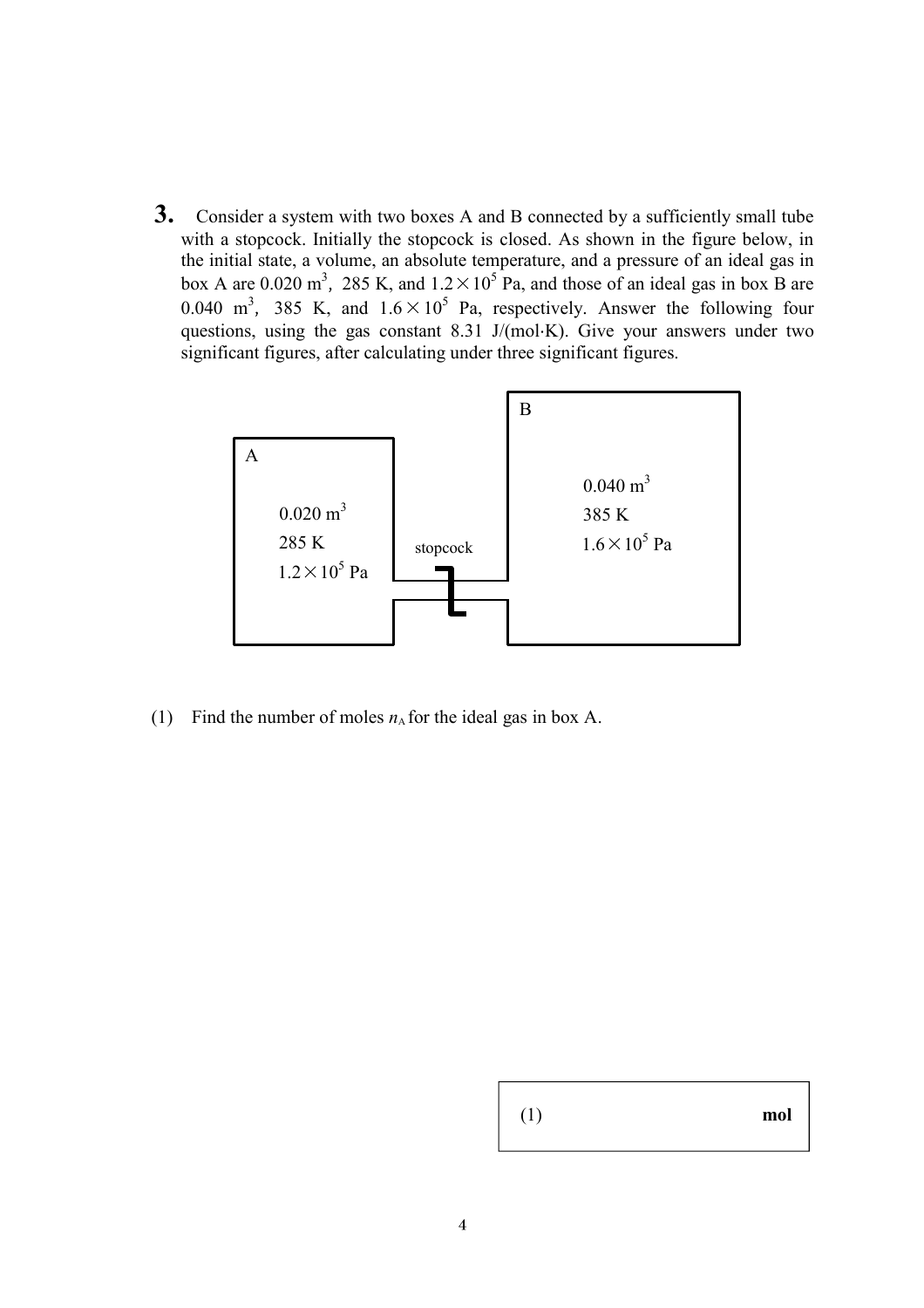(2) Find the number of moles  $n<sub>B</sub>$  for the ideal gas in box B.

(2) **mol**

(3) Find the absolute temperature *T* of the ideal gas, after the stopcock is opened and the system is in thermal equilibrium.

(3) **K**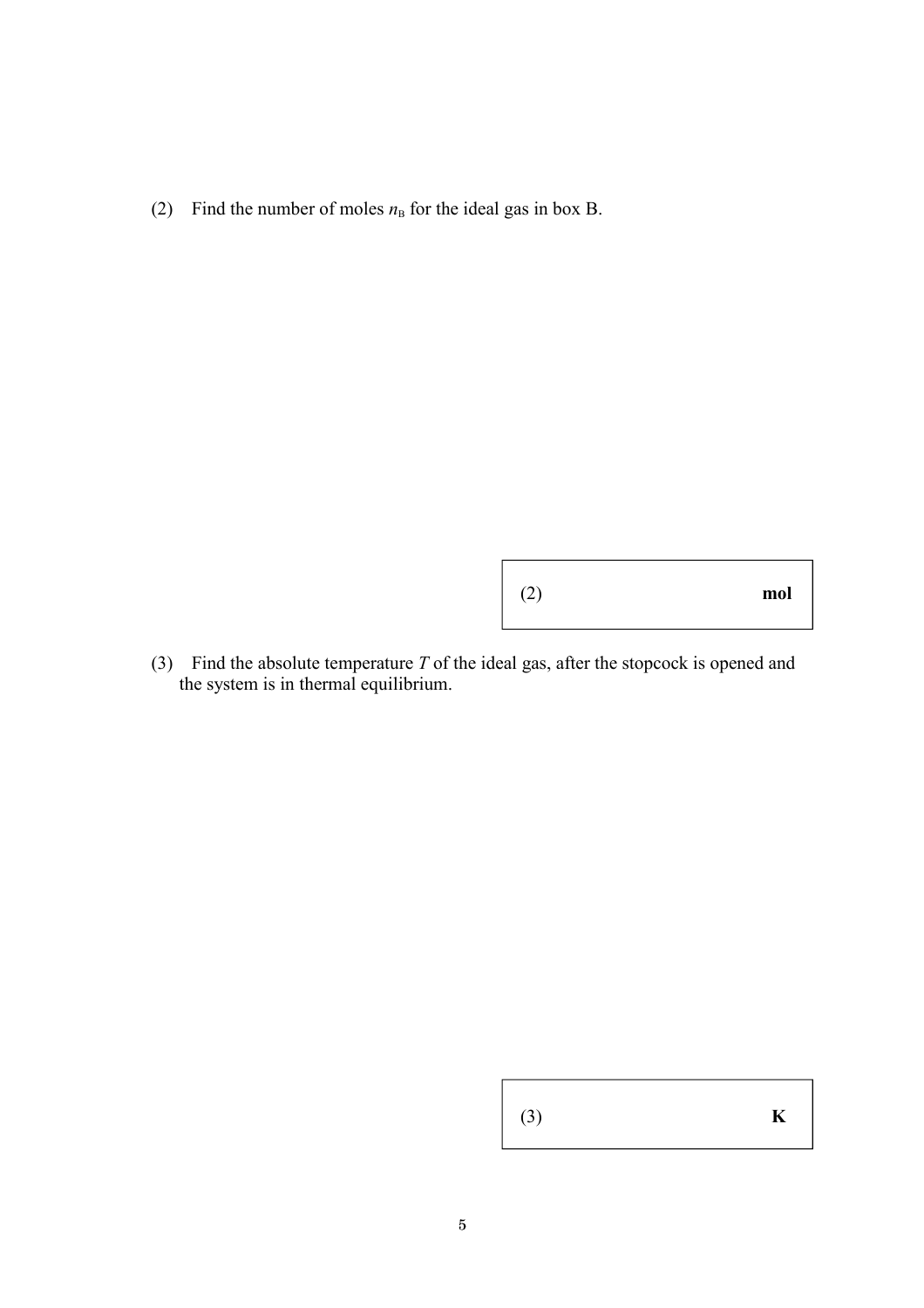(4) Find the pressure *P* of the ideal gas, after the stopcock is opened and the system is in thermal equilibrium.

(4) **Pa**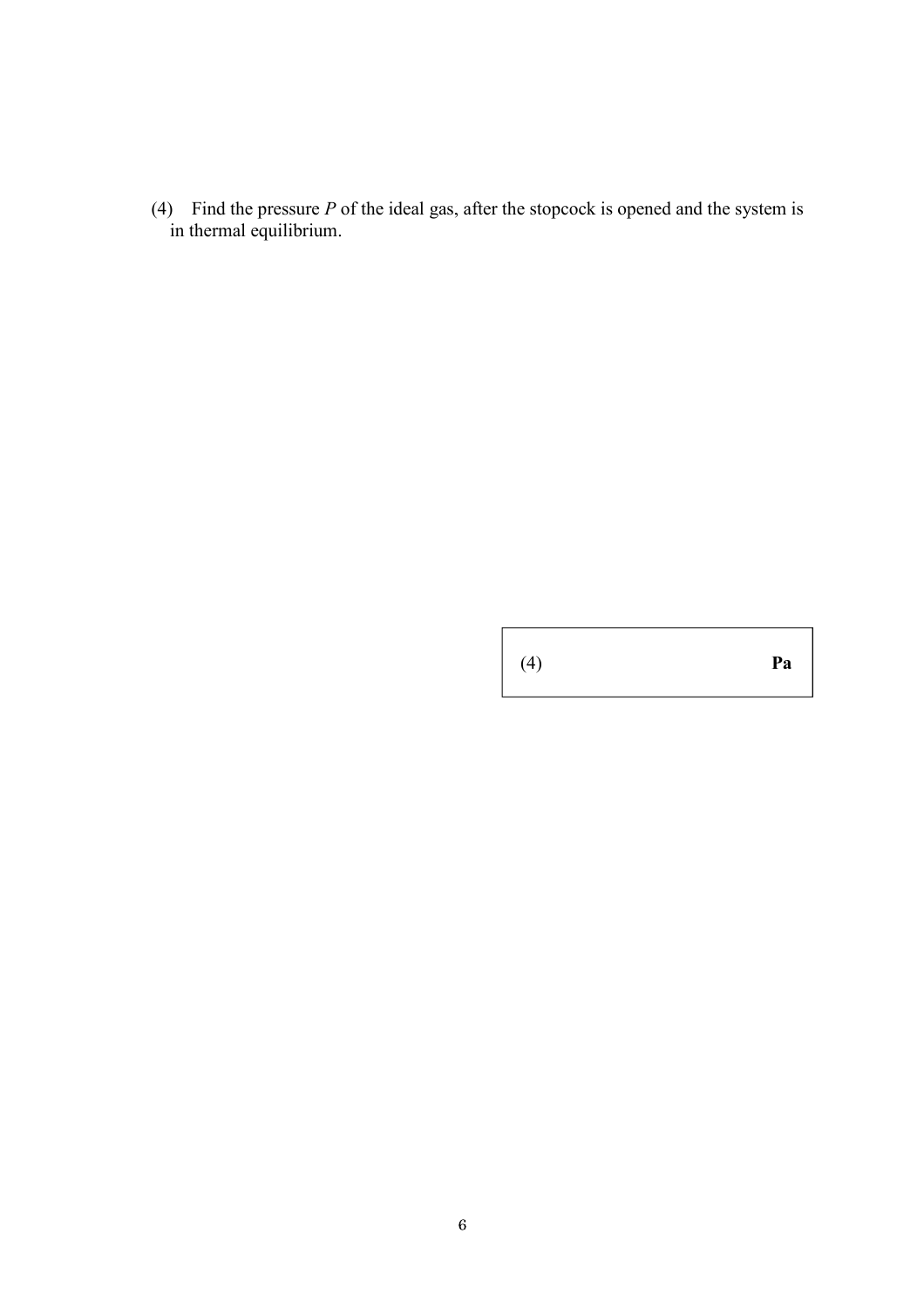- **4.** Answer the following three questions on the Doppler effect for sound. The sound source and the observer move in the same straight line. Assume that the speed of sound is 340 m/s. Give your answers under two significant figures, after calculating under three significant figures.
- (1) The observer at a speed of 30 m/s is approaching the stationary sound source that has a frequency of 100 Hz. Find the frequency heard by the observer.

(1) **Hz**

(2) The sound source, at a speed of 30 m/s, that has a frequency of 100 Hz is approaching the stationary observer. Find the wavelength observed by the observer.

(3) The sound source that has a frequency of 100 Hz is moving at a speed of 30 m/s, and the observer is moving at a speed of 40 m/s in the same direction (*i.e.* the source is chasing the observer from behind). Find the frequency heard by the observer.

| (3) |  |  | $\mathbf{Hz}$ |
|-----|--|--|---------------|
|-----|--|--|---------------|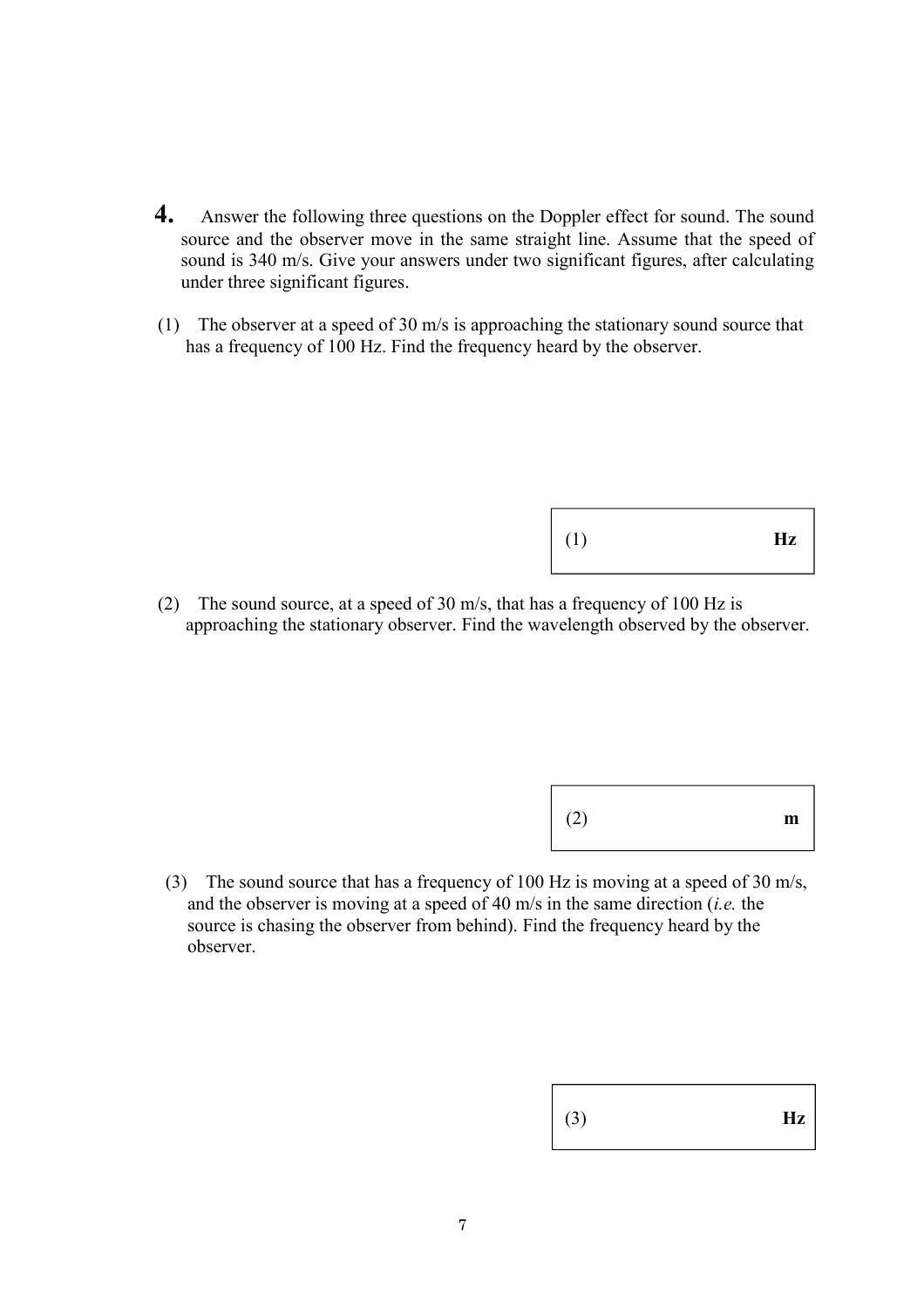- **5.** Answer the following three questions. Give your answers under two significant figures, after calculating under three significant figures.
- (1) Find the total resistance of four resistors connected as shown below.





(2) Find the total capacitance of four capacitors connected as shown below.



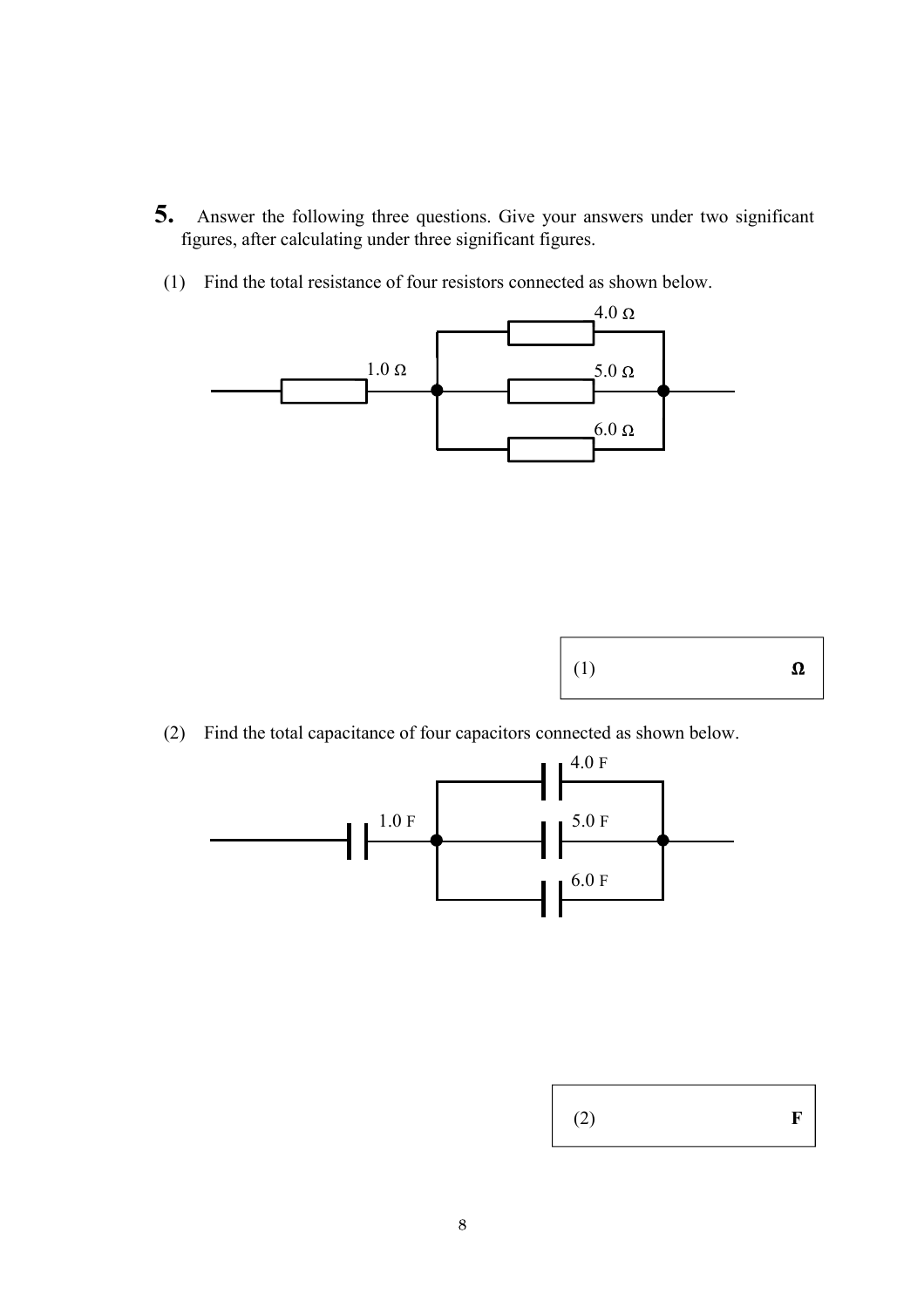(3) In the circuit with four resistors and a galvanometer G as shown below, *R* is an unknown resistance. Find the resistance  $\overline{R}$  to keep the galvanometer to be  $\overline{0}$  A.



 $\pmb{\Omega}$  $\vert$  (3)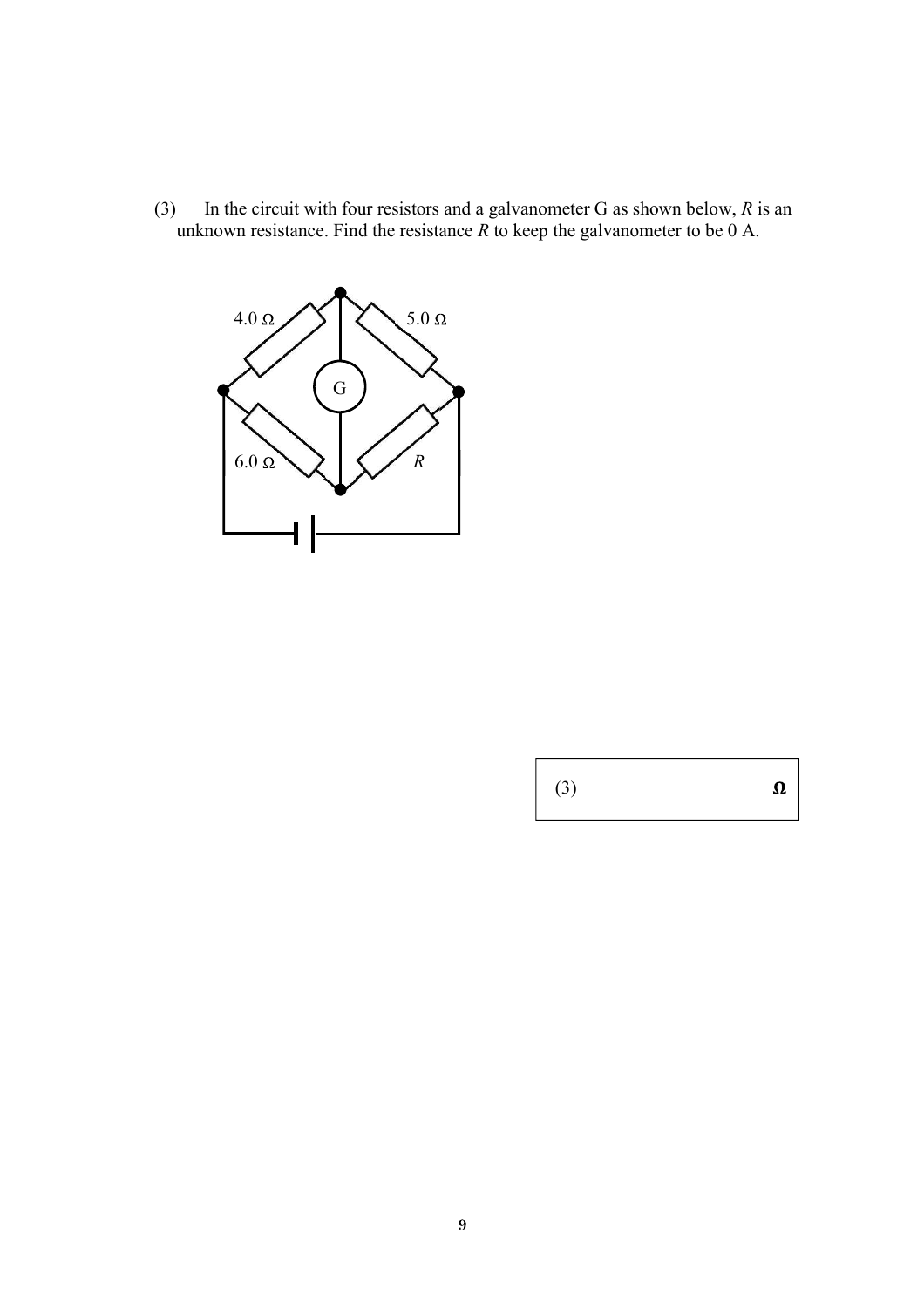- **6.** Answer the following two questions. Use 3.14 as the ratio of the circumference of a circle to its diameter ( $\pi = 3.14$ ), and  $\sqrt{3} = 1.73$ . Give your answers under two significant figures, after calculating under three significant figures.
- (1) Two infinitely long straight wires are placed in parallel, 4.0 m apart from each other as shown in the figure below. Each wire carries a current of 4.5 A in the same direction. Find the magnitude of the magnetic field at point P, 4.0 m apart from each wire.



| $\mid$ (1)<br>A/m |
|-------------------|
|                   |

 (2) An infinitely long straight wire and a circular loop of wire of a radius of 1.0 m are placed on a plane as shown in the figure below. The center (point Q) of the circle is 3.0 m apart from the straight wire. Find the magnitude of the magnetic field at point Q when each wire carries a current of 5.0 A in the directions indicated by the arrows.



| - | $\mid$ (2)<br>A/m |  |
|---|-------------------|--|
|---|-------------------|--|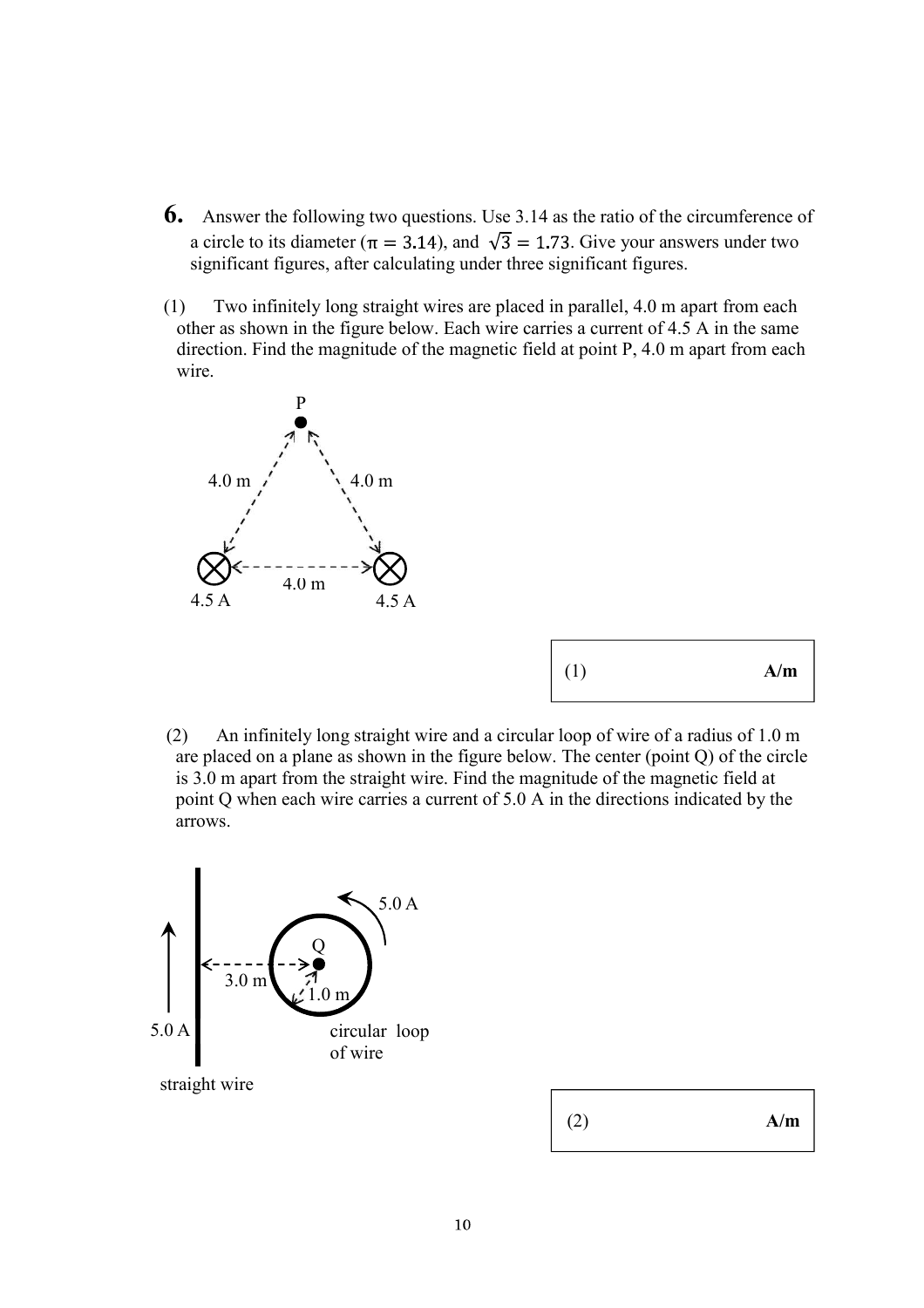- **7.** Answer the following three questions. Use the gravitational acceleration  $g$ , the electrostatic constant of Coulomb's law  $k$ , and the gas constant  $R$ . It is unnecessary to calculate numerical values of fractions and square roots.
- (1) An object with a mass of *m* is thrown downward with an initial speed  $v_0$  from the point of a height *h* at time  $t = 0$ . It reaches the ground at time  $t_{\infty}$ . Derive the position (height) of the object measured from the ground at time  $t \ (0 \lt t \lt t_{\infty})$ .



(2) Three point charges *q* are placed at the corners of a square with a length of a side of *a* as shown in the figure below. Derive the magnitude of the electric field at corner A.